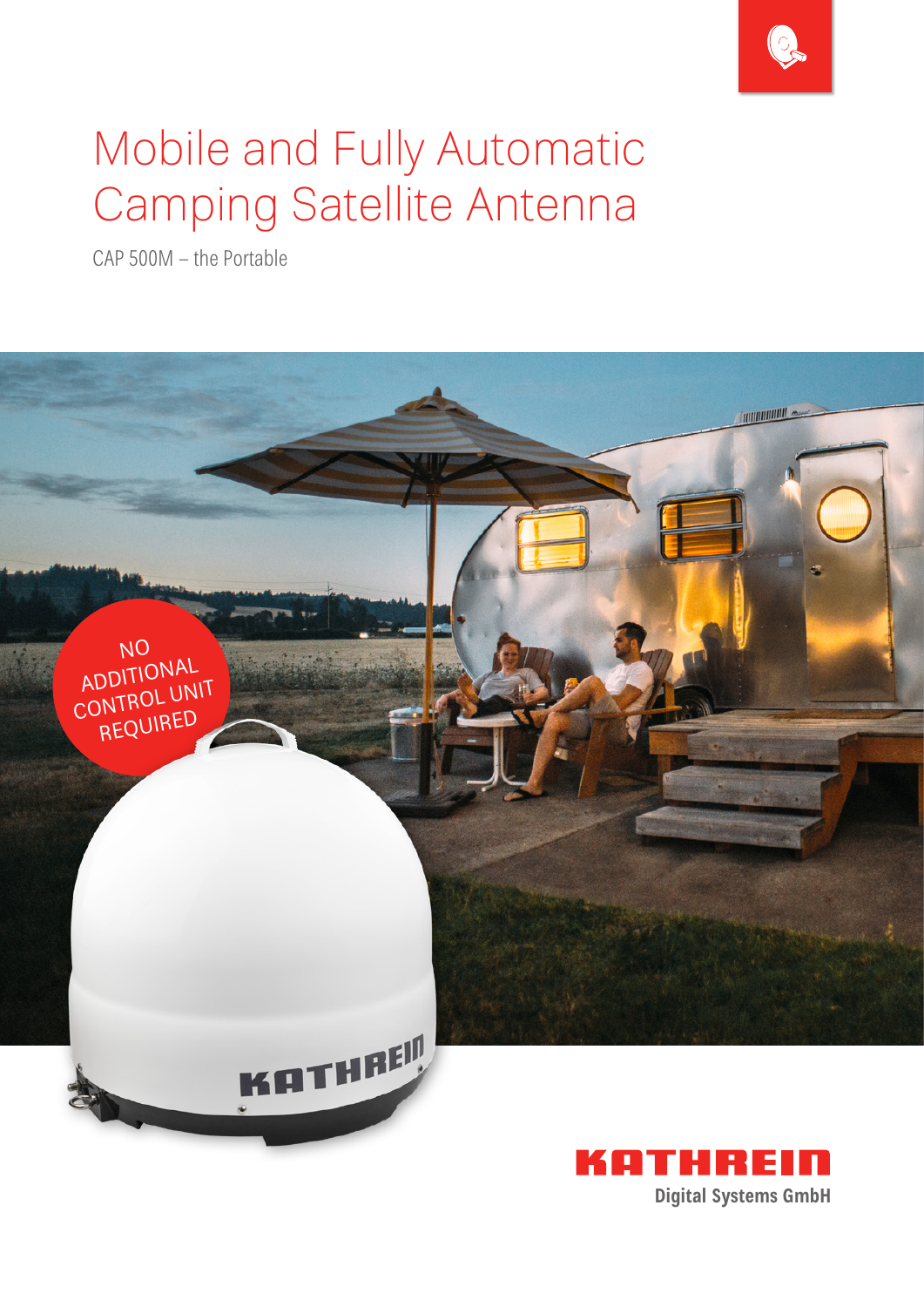## **The Portable** CAP 500M

- **E** All-in-one package for fully automatic satellite reception
- **Example 1** Light and portable: mobile and flexible to use
- **Quick installation and TV reception** typically within 90 seconds
- No additional control unit required
- **Software update via Bluetooth**
- **Power supply directly via any TV set or any receiver** with an integrated satellite tuner
- No energy consumption in the stand-by mode
- **Anti-theft protection**

#### **Scope of supply:**

- **·** Fully automatic satellite antenna
- 10 m coaxial cable
- **·** Instruction manual/application note



#### **Technical Data**

| <b>Type</b>                                             | <b>CAP 500M</b><br>CAP 500M plus |
|---------------------------------------------------------|----------------------------------|
| Order No.                                               | 203500003   203500004            |
| Output                                                  | 1                                |
| Input frequency range [GHz]                             | $10.7 - 12.75$                   |
| <b>Output frequency range [MHz]</b>                     | $950 - 2150$                     |
| <b>Oscillator frequency [GHz]</b>                       | 9.75/10.6                        |
| Supply voltage [V]                                      | $13 - 18$                        |
| Antenna gain [dBi]                                      | 31                               |
| Min. EIRP [dBW]                                         | 51                               |
| Power consumption [mA]                                  | max. 300                         |
| Power consumption [W]                                   | max. 5.4                         |
| Power consumption in standby [W]                        | $\Omega$                         |
| <b>Adjustment range Elevation/</b><br>Azimuth [°]       | 15-90/360                        |
| Search speed [Sek.]                                     | typ. 90                          |
| Packing unit/weight [pc./kg]                            | 1/4.5                            |
| Dimensions (incl. handle)<br>width $\times$ height [mm] | $450 \times 440$                 |

#### **CAP 500M operated directly via a TV-Gerät**

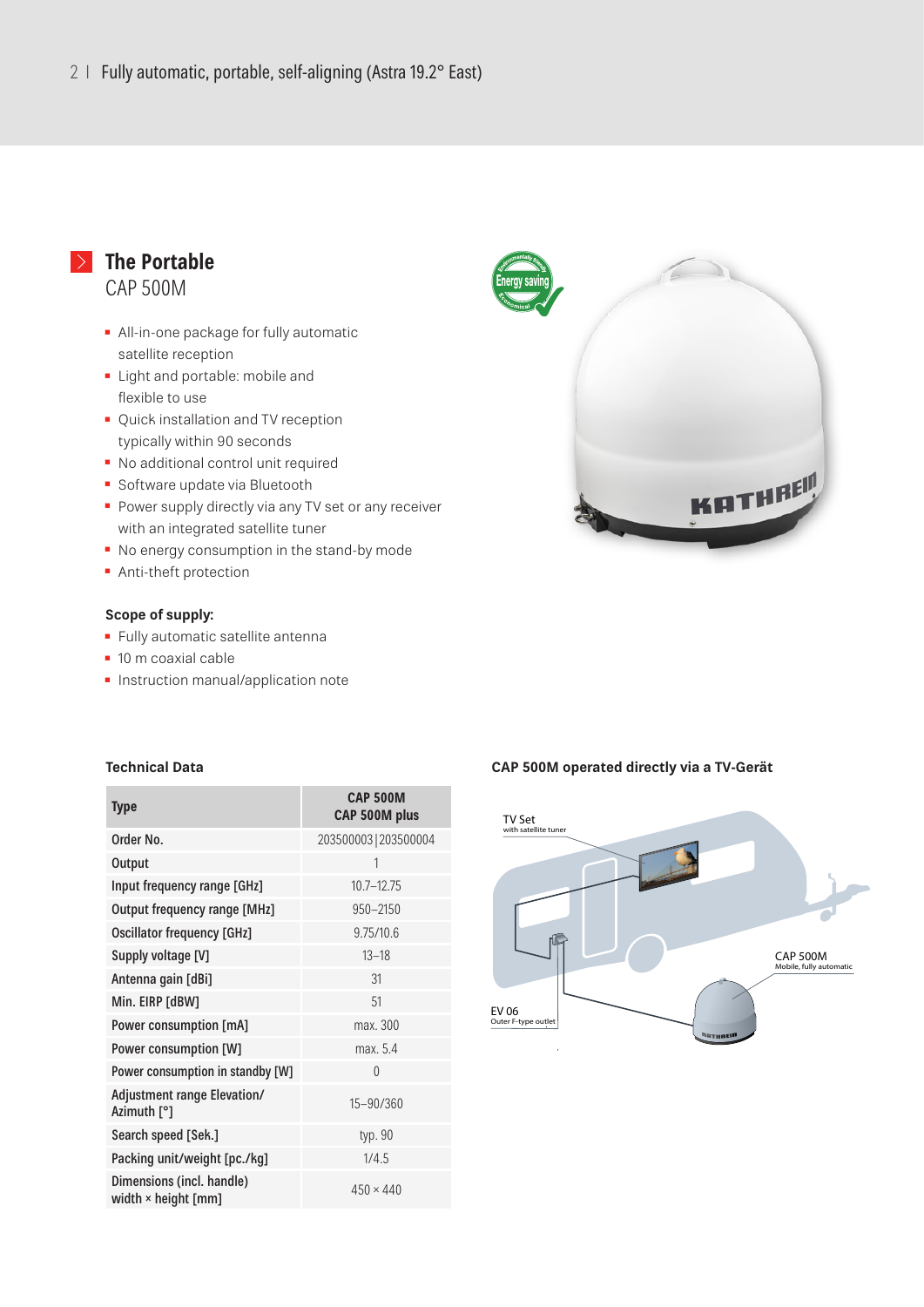### **The Portable + Streaming** CAP 500M plus

- **E** Live streaming of TV and radio channels to a mobilde device via the free CAPcontrol App
- **All-in-one package for fully automatic** satellite reception
- **E** Light and portable: mobile and flexible to use
- Quick installation and TV reception typically within 90 seconds
- No additional control unit required
- Software update via Bluetooth
- **Power supply directly via the CAP converter**
- No energy consumption in the stand-by mode
- **•** Anti-theft protection



**Scope of supply:**

- **EXECUTE:** Fully automativ satellite antenna
- 10 m coaxial cable
- **· Instruction manual/application note**
- **E** Kathrein WLAN/USB adapter
- CAP converter

# **CAP 500M plus with Live TV Streaming**



÷





.CAPcontrol" app-Live TV streaming





Install the "CAPcontrol" app right here: